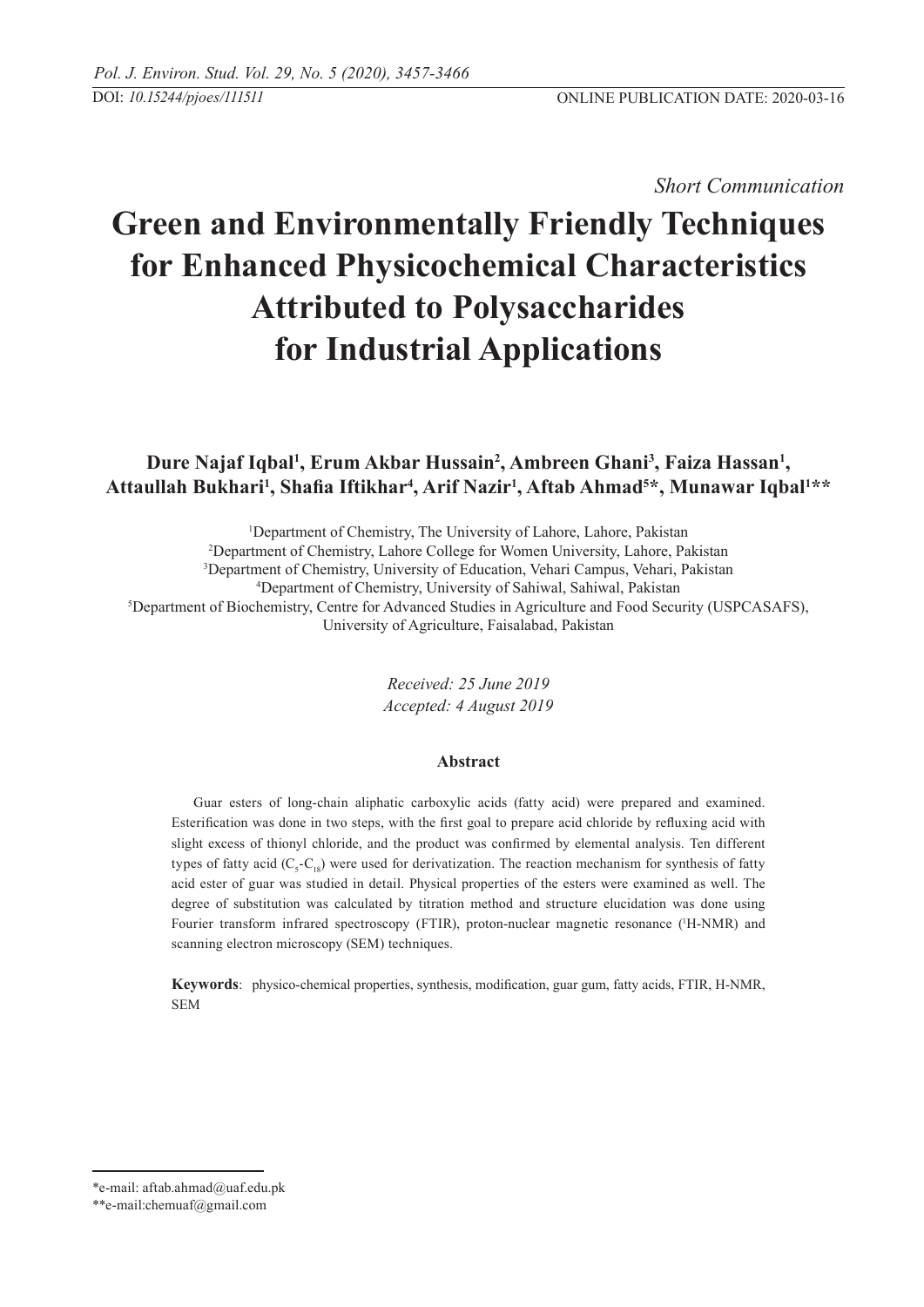#### **Introduction**

Different synthetic routes have been commercialized in recent years to obtain polysaccharide esters with variable properties and applications. Guar gum acts as a potential emulsifier and thickener in the food industry because it is non-toxic, biodegradable and has good emulsifying and antioxidant properties, to increase the emulsifying property of guar [1-5] prepared palmitoylated guar gum derivatives under heterogeneous reaction conditions. Reaction procedure involved reaction between guar hydroxyl groups and palmitoyl chloride (Fig. 1a) in toluene and pyridine as an initiator. Modified gum was characterized by FTIR, X-ray powder diffraction (XRD) and thermogravimetric analysis/differential thermal analysis (TGA/DTA) techniques. The degree of substitution was determined by the saponification method.

An eco-friendly green method [6-11] for preparing three different types of galactomannan esters was developed [12] by reacting polymer with acetic, succinic and octenylsuccinic anhydride under anhydrous conditions with mild catalyst  $NAHCO<sub>3</sub>$ . The main focus was to avoid strong alkali and far excess of water, thus making the whole process cost-effective (Fig. 1b).

An important discovery was made [13] to increase biodegradability of native guar by esterification of the succinate group on a polymer chain. They prepared novel superabsorbent hydrogels in DMSO by reacting guar with succinic anhydride and 4-dimethylaminopyridine as a catalyst. Resultant hydrogels exhibited excellent

water absorbency and biodegradability to make them ideal candidates for biomedical applications.

Shenoy et al. [14] acetylated the HPG (hydroxypropyl guar) to use as filler in unsaturated polyester composites. Derivatized guar increased fillerpolymer interaction by increasing the hydrophobic nature of polymer. Introducing hydrophobicity in hydrolyzed guar gum (GGH) and gum Arabica was done [15] by reacting the gum's oleic acid and n-octenyl succinic anhydride (OSA). The reaction conditions were optimized for maximum degrees of substitution (DS), which were  $0.061$  and  $0.072$  respectively for guar oleate and guar n-octenyl succinate. Resultant esters were analyzed as wall materials in microencapsulation.

Novel blends from quaternized polysulfone (QPSF) along with benzoylated guar (BGG) called as QB, and chloromethylated polysulfone (ClPSF) and benzoylated guar (BGG) known as ClB was introduced by Huang et al. [16] by reacted benzoyl guar and quaternized polysulfone. Different techniques were used to confirm the formation of these hydrogels such as FTIR, SEM, AFM and DSC, and tensile tests revealed typical phase separation between blends.

Unsaturated fatty acids have a valuable influence on human health but it cannot be used directly as food additives in their native form. Derivatives of guar-fatty acids might be an interesting substitute of fatty acids. Long-chain fatty acid derivatives of polysaccharides have been intensively studied by many researchers [17]. Green thinking emphasized creating such environmentally friendly biopolymers with promising



Fig. 1. a) Synthesis of palmitoylated guar via palmitoyl chloride and b) Esterification of galactomannan via Anhydride formation.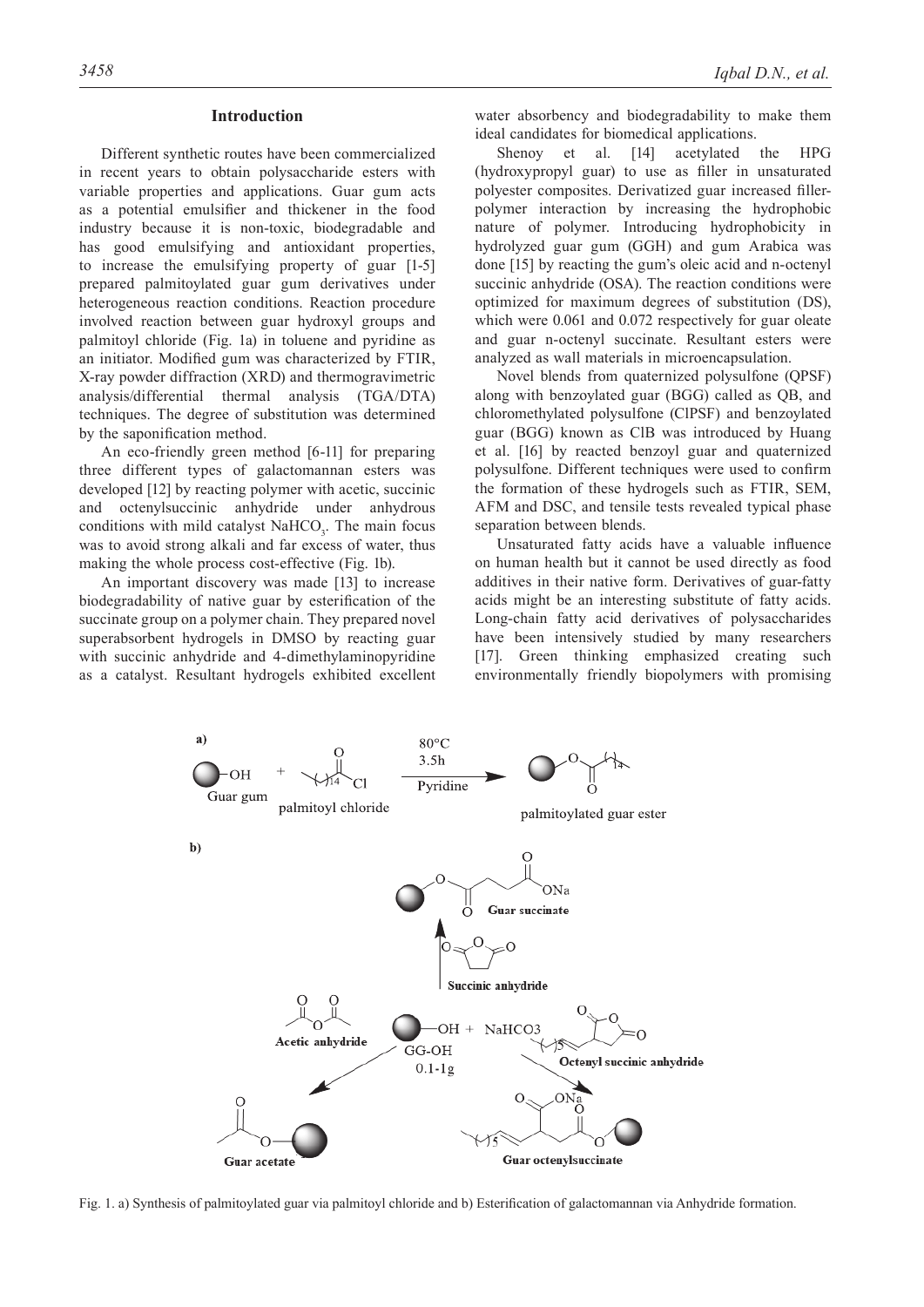| Sample No              | Guar gum $(g)$ | Acid Chloride (g) | Time (h) | DS <sup>a</sup> | Yield $(\% )$ |
|------------------------|----------------|-------------------|----------|-----------------|---------------|
| $GG-Val(GG-A)$         | 1.18           | 2.40              | 12       | 0.87            | 77            |
| GG-Hex (GG-B)          |                | 2.68              | 8        | 0.83            | 78            |
| $GG$ -Hep $(G$ G $-C)$ |                | 2.96              | 12       | 1.32            | 75            |
| GG-Oct (GG-D)          |                | 3.26              | 10       | 1.67            | 68            |
| GG-Cap (GG-E)          |                | 3.54              | 12       | 1.32            | 84            |
| GG-Lau (GG-F)          |                | 3.82              | 6        | 1.97            | 65            |
| $GG-Myr(GG-G)$         |                | 4.38              | 6        | 1.76            | 68            |
| GG-Pal (GG-H)          |                | 4.94              | 8        | 2.23            | 89            |
| GG-Ste (GG-I)          |                | 5.50              | 10       | 2.21            | 91            |
| GG-Pel (GG-J)          |                | 6.00              | 6        | 2.24            | 84            |

Table 1. Guar esterification mediated by acid chloride-pyridine route.

a) = DS calculated by Titration Method

properties such as thermoplasticity, emulsification, etc. The commercial and academic scientist thoroughly studied synthesis of fatty acid esters of cellulose [18], starch and many other polysaccharides. Products have extensive application in food and non-food industries. However, the knowledge of the higher fatty esters of guar is limited. No considerable work has been done to prepare long-chain fatty acid esters of guar by heterogeneous conditions. The main objective of this study is to prepare a series of fatty acid esters  $(C_5 - C_{18})$  by the acid chloride-pyridine method [19]. In this work an interesting methodology was reported for the modification of autochthonic guar by reacting hydroxyl groups of mannose and galactose with a variety of fatty acids chloride ranging from  $C_5 - C_{18}$ . A series of fatty acid esters are obtained by this method with variable DS values and physical properties that have the potential for use as emulsifiers and thickeners in a variety of commercial and industrial sectors.

#### **Material and Methods**

All commercially available compounds were used without purification except where stated. The standard syringe techniques were used for inert atmosphere. The reactions progress was checked by pre-coated Merck-Kieselgel 60 F254 aluminium-backed TLC plates. The spots were visualized by UV254 light.

Pharmaceutical-grade guar gum (GG-1) was purchased from Pakistan gum industries in Karachi with molecular weight of 1.053×106 g/mol determined by GPC/MALS, and RMS radius of about 55.65 nm. Guar gum was purified by the barium complex formation method [20]. A Perkin Elmer Spectrum One FT-IR spectrometer was used to explore infrared spectra in solid or liquid states. A JEOL Eclipse 400 MHz or Varian 400-MR 400 MHz spectrometer was used to record H-NMR spectra. H-NMR spectra of native gum were done by in situ hydrolysis of guar

in DCl. Derivatives spectra were recorded in DMSO-d6 and DCl. 10mg sample per mL of solvent was used for analysis. JEOL-JSM 5600 LV Scanning electron microscopy with secondary electron detector at voltage between 1-30kV (high and partial vacuum 10-10-4 Pa) was used for surface morphological studies of polymers. Vario EL-III, Germany Elemental analyzer was used for characterizing fatty acid chlorides.

# Fatty Acid Chloride Synthesis

A general procedure involves refluxing of fatty acid (10 mM) with excess of thionyl chloride (20 mM) in the presence of catalytic amount of dry DMF (1-2 drops) on a steam bath under inert atmosphere until the consumption of starting material. Reaction was stopped after the required time and the excess of thionyl chloride was removed in vacuum. Corresponding fatty acid chlorides [21] were obtained in the form of yellow oily liquid which was used without further purification. Elemental analysis confirmed the formation of acid chloride.

# Fatty Acid Esters of Guar

The procedure described in [22] US patent 5589577 was used with slight modification for esterification of GG**-**2 (1×10-4 mM sugar unit/3×10-4 mM OH) with fatty acid chloride  $(2\times10^{-4} \text{ mM})$  under inert atmosphere in DMF and pyridine as a reaction promoter. Reaction temperature varies from 100-140ºC for a different time interval (Table 1). General reaction mechanism involves the nucleophilic attack of catalyst pyridine on carbonyl carbon of acid chloride to form a complex. In the next step, free hydroxyl groups of guar back bone made nucleophilic attack on the carbon of intermediate to form a corresponding ester (Figs 2a-b). Reaction can be performed without base, but the resultant product will be of lower yield and substitution value.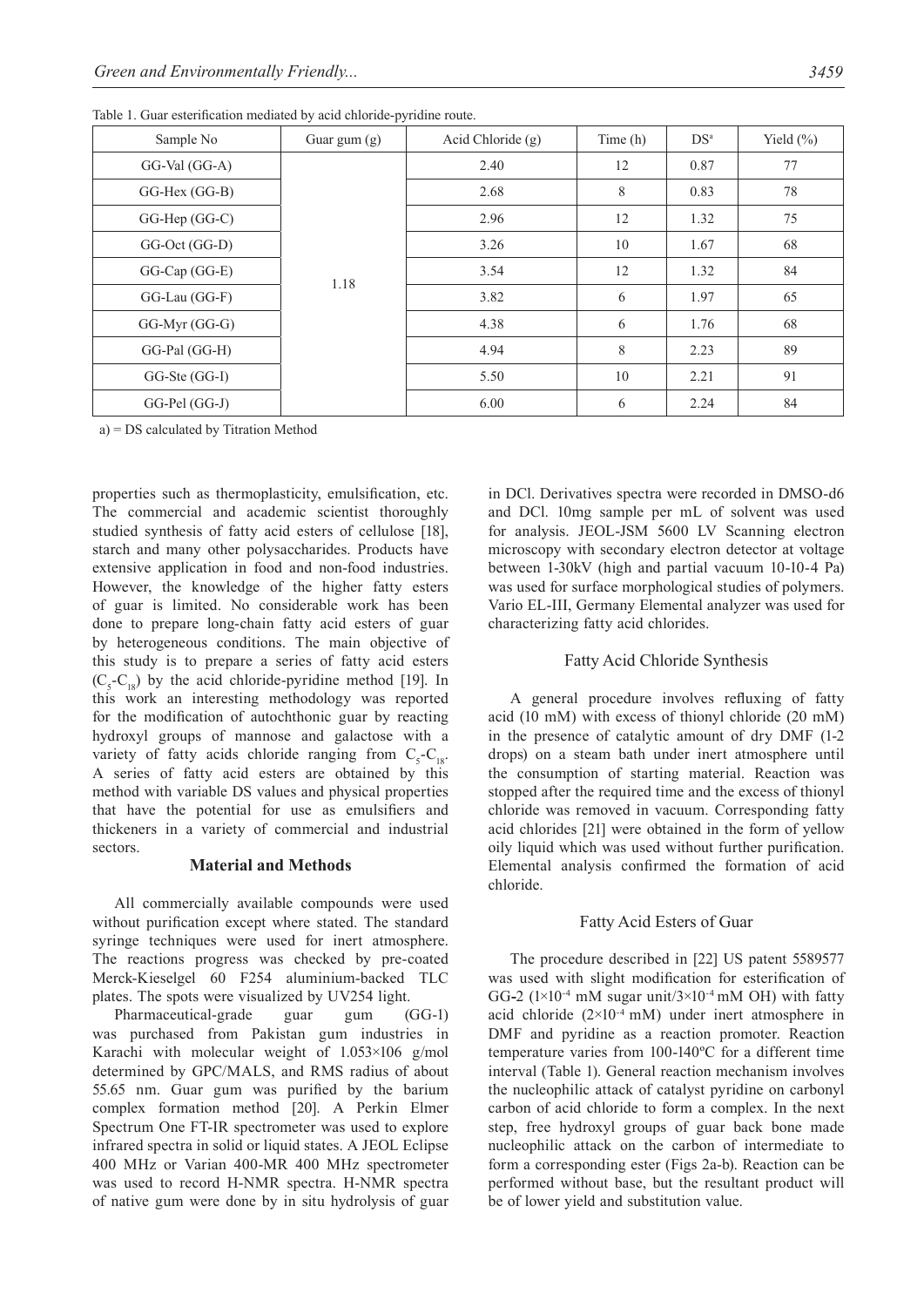#### Degree of Substitution

Degree of substitution was determined by following the method described in Heinze et al. [23]. 0.15 g guar esters (GG-A to GG-J) were homogenized in 20 ml of acetone-water (50:50% v/v) mixture and kept for 24 hours at room temperature with continuous stirring [24]. De-esterification was done by the addition of 5ml (1M) ethanolic KOH solution and the mixture was kept for a day at room temperature. Control sample was prepared without guar ester. Then back titration of excess alkali (KOH) was done with aqueous HCl. Percentage substitution and DS were calculated by Eqs. 1-2:

$$
\% Substitution = \frac{vblank \times VHC1 \times Mmsub \times MHC1}{Wester} \times 100 \tag{1}
$$

$$
DS = \frac{162 \times Mmsub}{Mmsub \times (Mmsub-1) \times \% Sub}
$$
 (2)

 $V_{\text{blank}}$  = HCl volume used for blank values [ml]  $V<sub>HCl</sub>$  = Volume of hydrochloric acid [ml]  $W_{\text{ester}}$  = Amount of guar esters (GG-A to GG-J) [g]  $M<sub>HC</sub>$  = Molarity of hydrochloric acid [mol/l]  $Mm_{sub}$  = Molar mass of substituent [g/mol]

#### Swelling Index and Gelation Study of Guar Esters

The swelling equilibrium of synthesized (GG-A to GG-J) and native gum (GG) was carried out in triple-distilled water. The precisely pre-weighed samples (0.5 g) of each compound were dispersed in 50 ml of triple-distilled water and kept for 30 hours at 25ºC (Japanese Industrial Standard K8150) to establish equilibrium swelling [25]. After the required time, the samples were removed, blotted with filter paper to remove excess water and filtered by a commercial sieve of 681μm (30 mesh). The equilibrium degree of Swelling was measured by Eq. 3 and percentage of swelling by Eq. 4:

$$
SR = \frac{Wx - Wy}{Wy} \tag{3}
$$

…where:  $SR = S$  welling ratio  $Wx$  = Weight of sample after swelling Wy= Dry weight of sample before swelling

$$
PS = SR \times 100 \tag{4}
$$

# Gelation Study

 Modified samples of GG-1 and GG-2 (2-15% w/v) were prepared in DMSO (5 mL). Continuous stirring of the mixture was done at 80ºC for 30 min in order to form a homogeneous mixture followed by quick cooling at 4ºC for 2 h. Least gelation observed at that



Fig. 2. a) Proposed mechanism for synthesis of fatty acid chloride and b) General reaction mechanism for the esterification of Guar gum.

concentration when the sample did not fall down from the inverted test tube.

#### **Results and Discussion**

Modification of autochthonic guar (GG) occurred by reacting hydroxyl groups of mannose and galactose with a variety of fatty acid chlorides (Table 2) ranging from  $C_5$ - $C_{18}$ . A series of fatty acid esters are obtained by this method with variable DS values and physical properties.

Acyl chlorides are useful as reactive intermediates and are used in numbers of organic transformation. The first step involves the preparatory methods for synthesis of acid chloride by refluxing fatty acids with slight excess of thionyl chloride (Fig. 2a). The product was analyzed by elemental analysis [26]. In the second step GG was dissolved in DMF, which ensured homogeneous substitution by enhancing accessibility of reactants then it was allowed to react with 2 moles equivalent of carboxylic acid chloride along with a catalytic amount of pyridine under inert atmosphere for different time intervals at 100-140°C [27].

A range of diverse guar esters was successfully prepared via this path. These guar derivatives possess different solubilities, viscosities, gelation abilities, water-holding capacities and viscosities as compared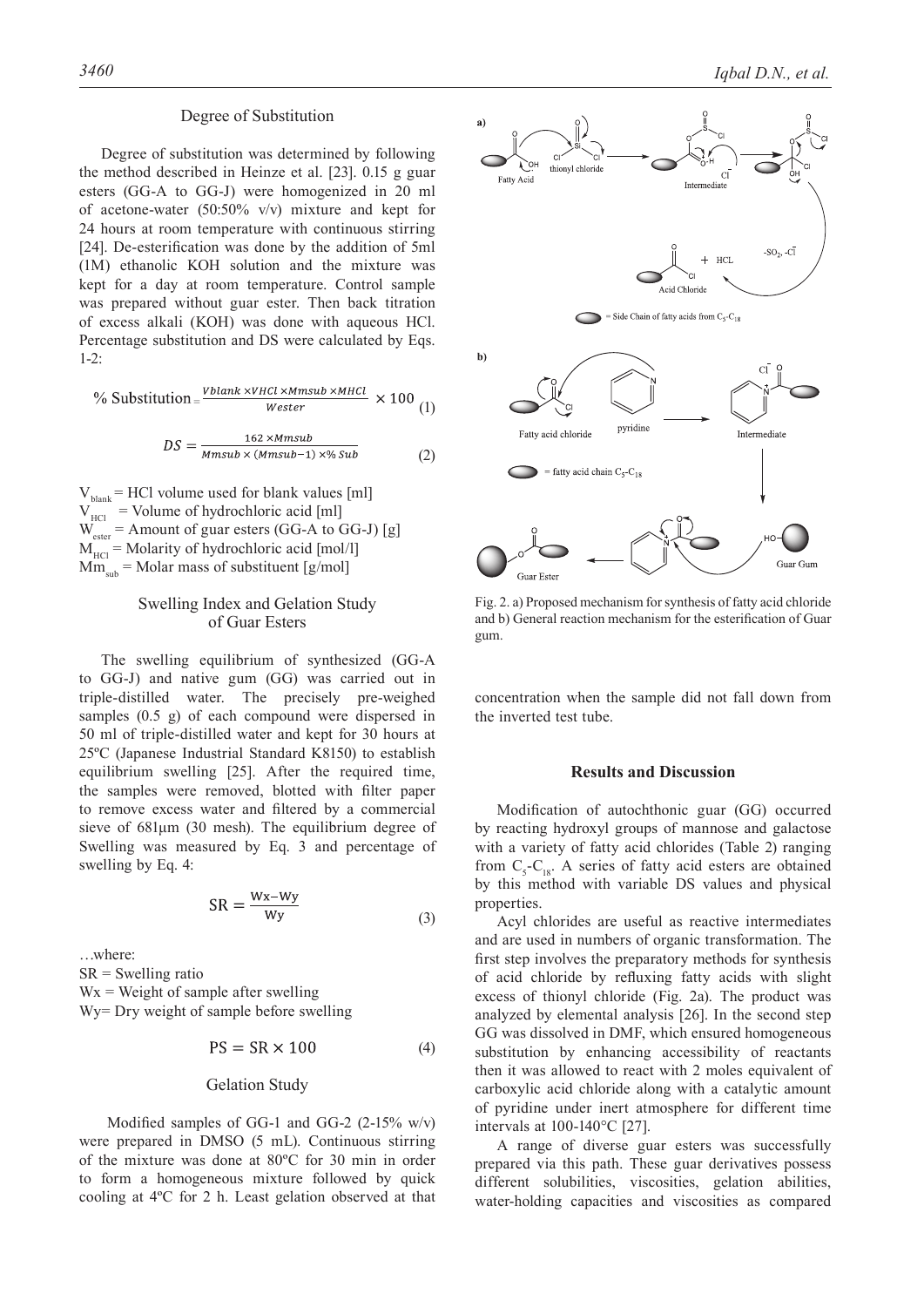

| Fatty Acids Chloride     | Elemental<br>Analysis<br>EA:                    | Product                                                                                                                                      | FTIR (KBr):cm <sup>-1</sup>                                                                                      | <b>NMR</b><br><sup>1</sup> HNMR (400MHz,<br>DMSO6/DCl): ppm                                                                |
|--------------------------|-------------------------------------------------|----------------------------------------------------------------------------------------------------------------------------------------------|------------------------------------------------------------------------------------------------------------------|----------------------------------------------------------------------------------------------------------------------------|
| CI<br>valeryl chloride   | C, 48.81;<br>H, 7.05;<br>Cl, 30.39;<br>0, 13.75 | <b>RO</b><br>$R=$ H, $-\frac{11}{C}$ -(CH <sub>2</sub> ) <sub>3</sub> CH <sub>3</sub><br>Guar valerate                                       | 3430<br>(OH stretch),<br>2928, 2830<br>(C-H stretch),<br>1754<br>$(C=O$ ester),<br>1238<br>(C-O-C ester)         | $3.8 - 5.6$<br>(sugar Protons),<br>1.34-2.54<br>(CH2-Valerate),<br>0.97<br>(CH3-Valerate);                                 |
| СI<br>Caproic Chloride   | C, 53.54;<br>H, 8.34;<br>Cl, 25.24;<br>O, 12.88 | RO<br>$R = H, -H$ <sub>C</sub> -(CH <sub>2</sub> ) <sub>4</sub> CH <sub>3</sub><br>Guar caproate                                             | 3445<br>(OH stretch),<br>2938, 2825<br>(C-H stretch),<br>1754<br>(C=O ester),<br>1240<br>(C-O-C ester)           | $3.8 - 5.6$<br>(sugar Protons),<br>1.24-2.30<br>(CH <sub>2</sub> -caproate),<br>0.87<br>(CH <sub>3</sub> -caproate);       |
| CI<br>Heptanoyl Chloride | C, 55.47;<br>H, 9.92;<br>Cl, 23.65;<br>O, 10.96 | $R=H, -C - (CH2)5CH3$<br>Guar Heptanoate                                                                                                     | 3398 (OH<br>stretch), 2930,<br>2876 (C-H<br>stretch), 1743<br>$(C=O$ ester),<br>1240(C-O-C<br>ester)             | $4.3 - 6.4$<br>(sugar Protons),<br>1.35-2.33<br>(CH <sub>2</sub> -Heptanoate),<br>0.83<br>$(CH3$ -Heptanoate);             |
| 6<br>caprylic chloride   | C, 60.07;<br>H, 9.20;<br>Cl, 20.69;<br>O, 10.81 | $R = H, -C - (CH2)6CH3$<br>Guar Caprylate                                                                                                    | 3470 (OH<br>stretch), 2930,<br>2858<br>(C-H stretch),<br>1760 $(C=O)$<br>ester), 1230<br>$(C-O-C \text{ ester})$ | $3.6 - 5.4$<br>(sugar Protons),<br>1.25-2.36<br>(CH <sub>2</sub> -caprylate),<br>0.85<br>$(CH_3$ -caprylate);              |
| Pelargonic Chloride      | C, 61.20;<br>H, 9.68;<br>Cl, 21.07;<br>O, 8.05  | ブァ<br>RO<br>OR.<br>$\mathsf{R} \text{= H}, \ \ \overset{\mathsf{O}}{\text{-}\mathsf{C}} \text{= (CH}_2)_7 \mathsf{CH}_3$<br>Guar pelargonate | 3450 (OH<br>stretch), 2930,<br>2950 (C-H<br>stretch), 1740<br>$(C=O$ ester),<br>1245(C-O-C<br>ester)             | $3.6 - 5.6$<br>(sugar Protons),<br>1.26-2.82<br>(CH <sub>2</sub> -pelargonate),<br>0.79<br>(CH <sub>3</sub> -pelargonate); |
| CI<br>Capric Chloride    | C, 61.88;<br>H, 11.14;<br>Cl, 18.49;<br>0,8.49  | 18<br>HO<br>ÒН<br>$R=$ H, $-C-(CH2)8CH3$<br>Guar caprates                                                                                    | 3478 (OH<br>stretch), 2930,<br>2845 (C-H<br>stretch), 1753<br>$(C=O$ ester),<br>1240(C-O-C<br>ester)             | $3.5 - 5.4$<br>(sugar Protons),<br>1.24-2.33<br>(CH <sub>2</sub> -caprates), 0.88<br>(CH <sub>3</sub> -caprates);          |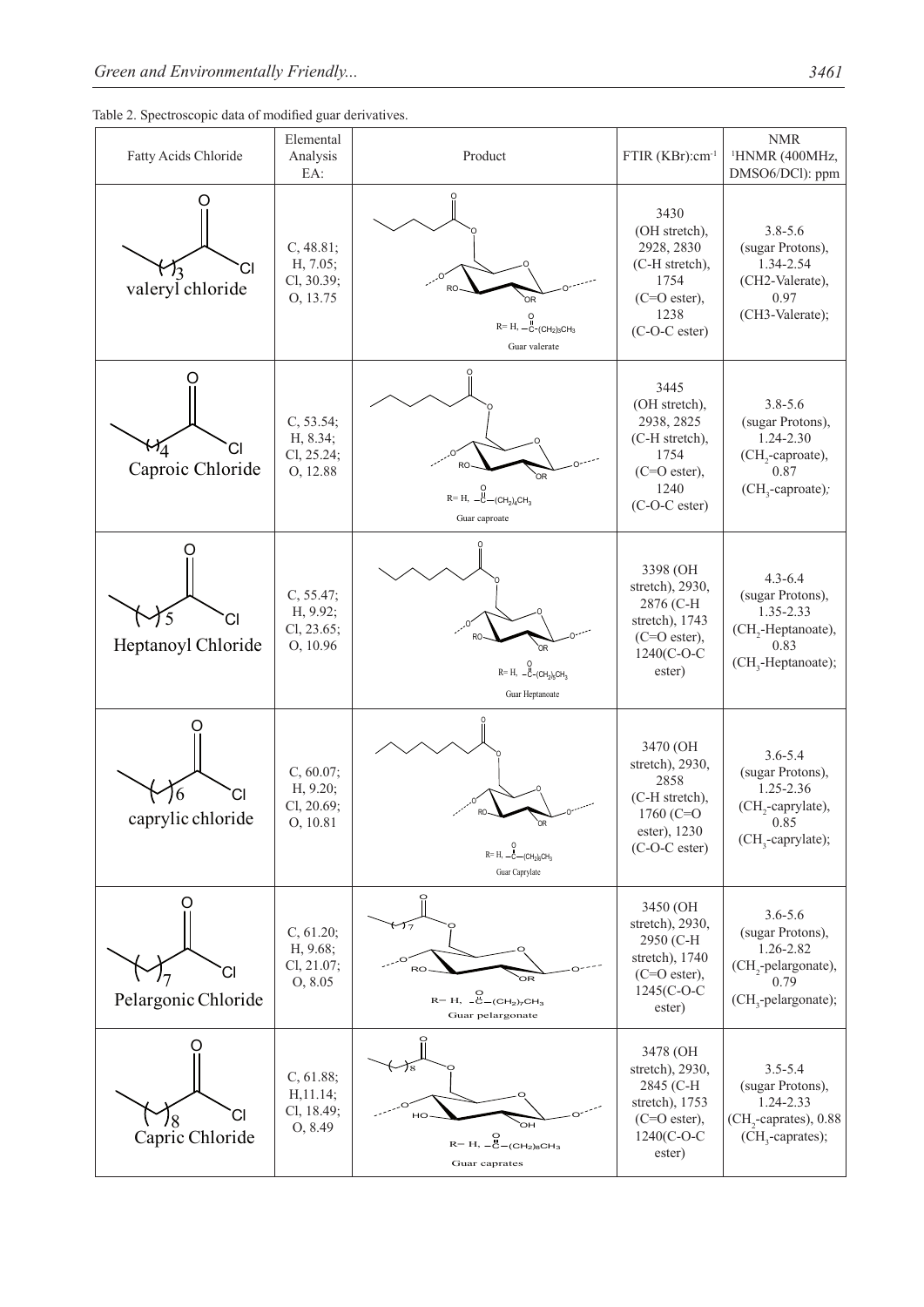

to native gum. A remarkable change in physical properties was observed which depending upon chain length of carboxylic acid and substitution degree. It was demonstrated that the extent of reaction depends upon reactivity of acid chloride, which in turn increases with chain length of fatty acid [28, 29]. The greater the DS value, the greater the organo-soluble capacity. Surface changes were confirmed by SEM imaging, which showed more networking in derivatives as compared to the native one.

#### FTIR Spectra Analysis

The FTIR (KBr) spectra showed typical absorption for the guar gum backbone at 3630, 2940 and 1130 cm-1. A comparison of FTIR (KBr) spectrum of native gum and guar valerate (GG-A) prepared from a valeryl chloride solution with a DS of 0.87 confirmed completion of the reaction. Compound (GG-A) spectra displayed hydroxyl group stretching absorption at

3430 cm-1, which decrease in intensity and which reveal the success of the reaction. The difference showed that a large number of hydroxyl groups was replaced. The increase in bond absorption at 2928-2830 cm-1 is linked with C-H bond antisymmetric and symmetric stretching vibrations, which are additional proof of linkage of fatty long-chain moieties with gum. The appearance of new bands at 1754 cm-1 and 723 cm-1 corresponding to the carbonyl ester group and the second one due to the presence of at least four linearly connected CH<sub>2</sub> groups are rocking vibrations. The disappearance of absorption bands around 1330-1150 cm-1 showed that no unreacted acyl chlorides are present. Guar esters showed two featured peaks in FTIR spectra typical for the ester moieties due to C-O-C<sub>Ester</sub>, C=O<sub>Ester</sub> vibrations. The absence of absorption bands around 1800 cm<sup>-1</sup> and  $1700 \text{ cm}^{-1}$  in all spectra indicated the absence of any unreacted acyl chloride and carboxylic acid. Relative to O–H absorbance, the intensity of the C–H stretching bands enhanced with increasing acid chain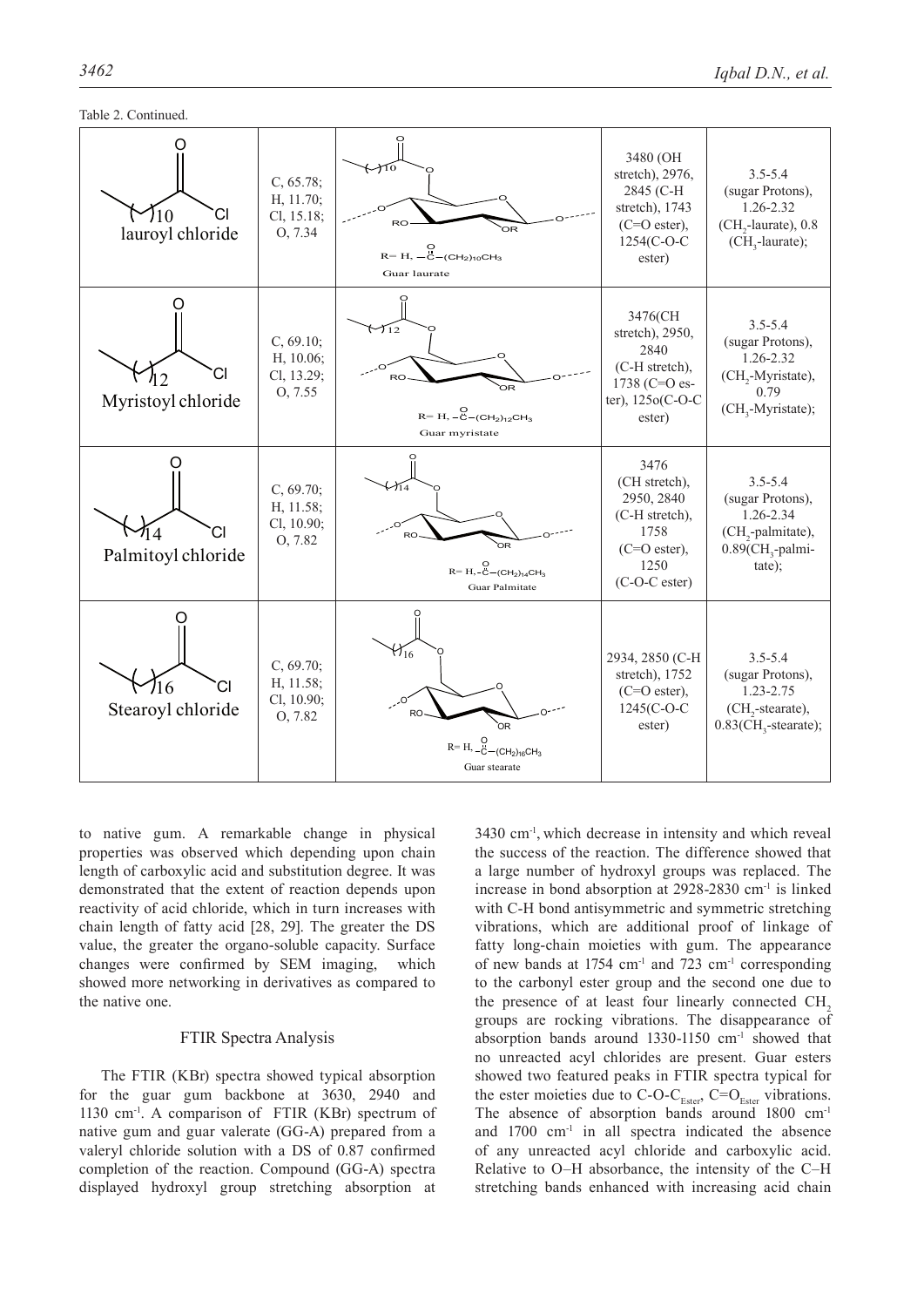length in FTIR spectra. These results obtained are in good agreement with the values given in literature for cellulose and starch esters via fatty acids [30-36]. Similar results were obtained for other products (GG-A to GG-J) irrespective of carbon chain length as shown in Table 2.

# H-NMR Characterization

H-NMR characterization was an interesting tool to investigate the existence of the fatty chains on the guar backbone. All the spectra showed almost similar peaks corresponding to chain lengths. Characteristic signals due to long-chain fatty acid protons appeared between 0.79 to 2.84 ppm. All spectra showed carbohydrate proton resonance within the range of 3.35-5.78 ppm. The H-NMR spectrum of GG-A was recorded in  $\text{DMSO}_6$ , and DCl showed the characteristic signals due to sugar protons resonating at 3.8-5.6 ppm. The signals of the methylene groups of valeric acid appeared in the range 1.23-2.75 ppm. The methyl group resonates at 0.97 ppm. In the same way, compound GG-B showed three different types of signals at 3.8-5.6 ppm (due to sugar protons), 1.24-2.30 ppm (methylene protons) and 0.87 ppm (methyl protons). Compound GG-C showed multiple signals at 1.35-2.33 ppm, typical for methylene protons of 1.38 ppm and singlet at 0.83 ppm due to three protons of the methyl group. The signals of the methylene groups of the compound (GG-D to GG-J) appeared in the ranges 1.25-2.36, 1.26-2.82, 1.24-2.33, 1.26-2.32, 1.26-2.32, 1.26-2.34 ppm and 1.23-2.75 ppm respectively. All methylene protons resonate almost at similar range irrespective of the chain length. All methyl protons of fatty acid moieties were detectable at 0.79-0.83 ppm. H-NMR confirmed the modification of GG-2 into value-added products.

#### Determining Degree of Substitution of Guar Gum Derivatives

Heinze et al. [23] and Klemm et al. [24] methods were used for determining DS of guar ester. The back titration methods discussed above give more accurate, reliable and fast determination of substitution degree. We can quantitatively measure the number of hydroxyl groups substituted per sugar unit of gum. Back titration was employed in 1947 to determine DS values of carboxymethyl cellulose. Later on, it was applied for other polysaccharides.

Modified samples were treated with acid (HCl or  $H_2SO_4$ ) to finish acid hydrolysis of substituted groups, after which they are converted into sodium and potassium salts by treating with a known amount of alkali. Back titration of excess base was done to quantitatively determine the number of liberated groups. Other methods can be employed for determining the substitution of hydroxyl groups, but titration methods are considered more simple and accurate.



Fig. 3. SEM images of guar gum and derivatives.

#### Surface Morphological Studies of Guar Gum Derivatives

A surface morphological study was done with the help of scanning electron microscopy [37-42]. SEM photomicrographs of autochthonic gum and modified gum showed remarkable differences in structure and morphology (Fig. 3), which is evidence of variations in gum structure. Significant changes in shape and size of native gum and derivatives indicated modification in guar backbone [43]. The appearance of native guar was portrayed under SEM with distinctive granules and with various shapes. Most guar granules possessed elliptical shapes with a few spherical ones with a wide range of granule sizes ranging from 8.7 to 30.2 mm. SEM microspheres of guar are non-porous and have uniform solidification as expected. Guar granules lacked their individuality and smoothness for derivatives GG-A to GG-J when observed using SEM.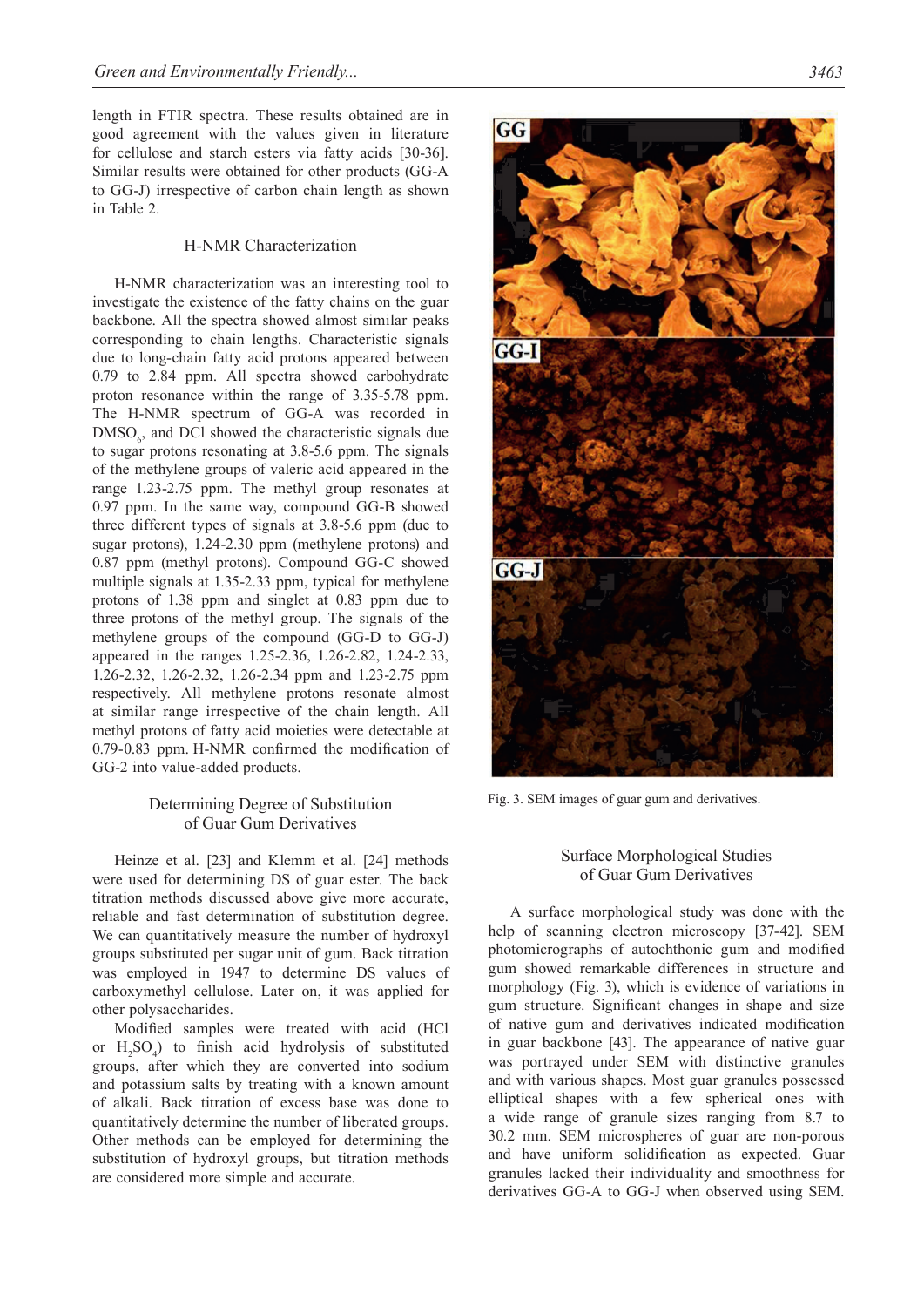| Guar Ester                        | Swelling Index  | <b>LGC</b> |
|-----------------------------------|-----------------|------------|
| $GG-A$                            | $22.15 \pm 2.7$ | Strong gel |
| GG-B                              | $20.25 \pm 1.3$ | Strong gel |
| $GG-C$                            | $20.15 \pm 2.3$ | Gel        |
| $GG-D$                            | $21.15 \pm 3.5$ | Gel        |
| $G$ <sub><math>F</math></sub> $E$ | $20.15 \pm 2.5$ | Gel        |
| $G$ -F                            | $19.15 \pm 2.3$ | Gel        |
| GG-G                              | $14.15 \pm 1.4$ | Liquid     |
| $GG-H$                            | $18.45 \pm 2.1$ | Liquid     |
| $GG-I$                            | $9.18 \pm 2.33$ | Liquid     |
| GG-J                              | $6.15 \pm 2.34$ | Liquid     |

Table 3. Swelling index and least gelation concentration.

They showed transition from granules to agglomerates upon gelatinization. Profound increment in networking were observed as DS value increased, because more hydroxyl groups were substituted by fatty acid groups. Compound GG-I and GG-J showed maximum deformation in structure.

# Swelling Index and Gelation Study of Guar Gum Esters

Swelling index is an important factor that determines industrial applications of polysaccharides. Swelling ratios or water-holding capacity is the ability of hydrogels to hold water after the equilibrium attained under certain conditions resulting in gel formation and lose of granular morphology. Due to the hydrophilic nature of GG it showed greater water uptake capacity as compared to other galactomannans and as a result can be used to improve the texture of end products in different industrial formulations. It is a prerequisite to determining swelling index of guar derivatives in the viewpoint of its potential applications in foods, pharmaceuticals, cosmetics and many other commercial and industrial sectors [44]. Swelling power formulated a better product throughout processing and enhanced end-use performance.

Variation in swelling ratios among modified samples should be attributed to the type of functional group substituted. The relationship between swelling of GG and molecular structure is a complex phenomenon. Compound GG-A to GG-J showed a gradual decrease in water retention capacity. Sample GG-I and GG-J were not found to have good water-holding ability due to the long fatty acid chain. Fatty acids introduced hydrophobicity in guar backbone as a result of decreases in swelling ability (Table 3).

Gelation properties of autochthonic guar and its derivatives were studied. Gelation index was determined from least gelation concentration (LGC). After modification of gum there was a reduction in

gelation properties due to the substitution of hydroxyl groups by different functional moieties that hamper inter-granular association between guar molecules [45]. The formation of gels depends upon intermolecular forces being stronger than swelling and hydration rates, which in turn appeared as stronger gels. Substitution limited the formation of stronger gels, thus resulting in weaker gel formation. Lowest LGC was observed for GG-1 samples, which were attributed to high molecular weight [46-48].

#### **Conclusions**

Knowledge about these structural changes can be of great importance for understanding the changes in properties of guar esters. Even at lower DS, products showed marked difference in physical behavior as compared to native ones. A saturation limit of swelling properties was observed with increasing DS value of esters. The tendency may be investigated by studying other properties such as viscosity, rheology, thermal stability, etc. In future, studies may be performed to discover optimal reaction conditions that endorsed higher conversion rate, higher yield and degree of substitution.

#### **Acknowledgments**

We are thankful to Dr. Qudsia Kanwal, Department of Chemistry, The University of Lahore, Lahore, Pakistan for valuable suggestions for the revision of manuscript in the light of comments.

#### **Conflict of Interest**

The authors declare no conflict of interest.

#### **References**

- 1. AKHAYERE E., KAVAZ D., VASEASHTA A. Synthesizing Nano Silica Nanoparticles from Barley Grain Waste: Effect of Temperature on Mechanical Properties. Pol. J. Environ. Stud. **28** (4), 2513, **2019**.
- 2. ANDREI V., BETHKE K., RADEMANN K. Adjusting the thermoelectric properties of copper(i) oxide-graphitepolymer pastes and the applications of such flexible composites. Phys. Chem. Chem. Phys. **18** (16), 10700, **2016**.
- 3. SCHAUMBERG C.A., WOLLGARTEN M., RADEMANN K. Metallic Copper Colloids by Reductive Laser Ablation of Nonmetallic Copper Precursor Suspensions. The J. Phys. Chem. A **118** (37), 8329, **2014**.
- 4. SOM T., TROPPENZ G.V., WENDT R., WOLLGARTEN M., RAPPICH J., EMMERLING F., RADEMANN K. Graphene Oxide/ $\alpha$ -Bi<sub>2</sub>O<sub>3</sub> Composites for Visible-Light Photocatalysis, Chemical Catalysis, and Solar Energy Conversion. Chem. Sus. Chem. **7** (3), 854, **2014**.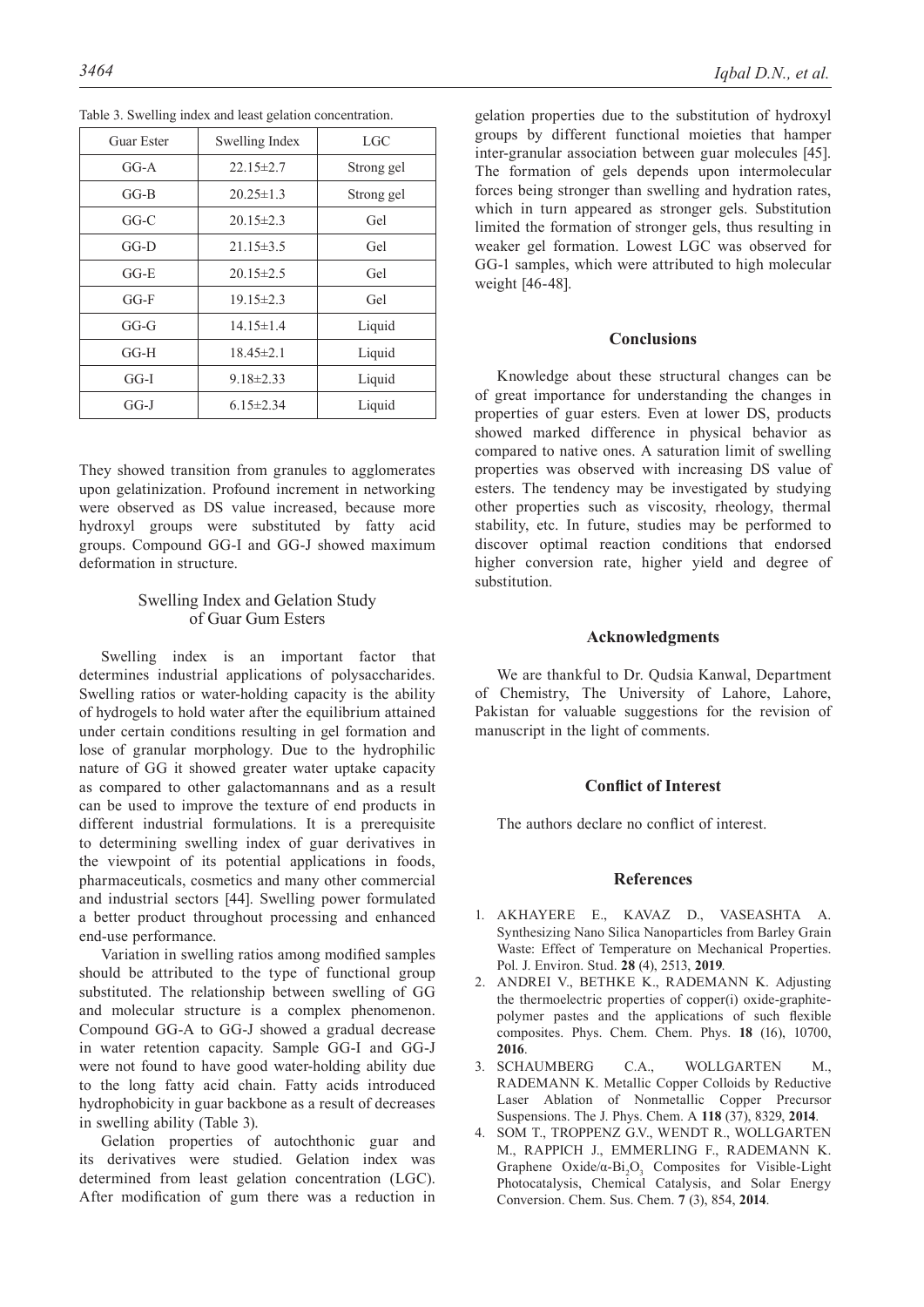- 5. HENDEL T., WUITHSCHICK M., KETTEMANN F., BIRNBAUM A., RADEMANN K., POLTE J. In Situ Determination of Colloidal Gold Concentrations with UV–Vis Spectroscopy: Limitations and Perspectives. Anal. Chem. **86** (22), 11115, **2014**.
- 6. ASHRAF R., SULTANA B., RIAZ S., MUSHTAQ M., IQBAL M., NAZIR A., ATIF M., ZAFAR Z. Fortification of phenolics, antioxidant activities and biochemical attributes of radish root by plant leaf extract seed priming. Biocatal. Agric. Biotechnol. **16**, 115, **2018**.
- 7. JUBEEN F., IQBAL S.Z., SHAFIQ N., KHAN M., PARVEEN S., IQBAL M., NAZIR A. Eco-friendly synthesis of pyrimidines and its derivatives: A review on broad spectrum bioactive moiety with huge therapeutic profile. Syn. Commun. **48** (6), 601, **2018**.
- 8. IGWE O., NWAMEZIE F. Green synthesis of iron nanoparticles using flower extract of Piliostigma thonningii and antibacterial activity evaluation. Chem. Int. **4**, 60, **2018**.
- 9. AWWAD A.M., Salem N.M., AQARBEH M.M., ABDULAZIZ F.M. Green synthesis, characterization of silver sulfide nanoparticles and antibacterial activity evaluation. Chem. Int. **6** (1), 42, **2020**.
- 10. HAMID A.A., OGUNTOYE S.O., ALLI S.O., AKOMOLAFE G.A., ADERINTO A., OTITIGBE A., OGUNDARE A.M., ESINNIOBIWA Q.M., AMINU R.O. Chemical composition, antimicrobial and free radical scavenging activities of Grewia pubescens. Chem. Int. **2**  (4), 254, **2016**.
- 11. HASSEN E.B., ASMARE A.M. Predictive performance modeling of Habesha brewery wastewater treatment plant using artificial neural networks. Chem. Int. **5** (1), 87, **2019**.
- 12. HAO Z., YI Z., BOWEN C., YAXING L., SHENG Z. Preparing γ-Cyclodextrin-Immobilized Starch and the Study of its Removal Properties to Dyestuff from Wastewater. Pol. J. Environ. Stud. **28** (3), 1701, **2019**.
- 13. GHAZLA G., SULTANA S., AL-GHANIM K.A., MAHBOOB S. The Effect of Profenofos on the Nutritive Composition of Major Carp for Estimating Maximum Allowable Toxicant Concentration of the Pesticide. Pol. J. Environ. Stud. **28 (**3), 1127, **2019**.
- 14. SHENOY M.A., D'MELO D.J. Evaluation of properties of unsaturated polyester/acetylated hydroxypropyl guar gum composites. J. Appl. Polym. Sci. **117** (6), 3204, **2010**.
- 15. SARKAR A.K., SEAL C.M. Color Strength and Colorfastness of Flax Fabrics Dyed with Natural Colorants. Cloth. Text. Res. J. **21** (4), 162, **2003**.
- 16. HUANG Y., XIAO C. Miscibility and mechanical properties of quaternized polysulfone/benzoyl guar gum blends. Polymer **48** (1), 371, **2007**.
- 17. ELASSIMI T., ROKOBLAŽIC E.L., KADIB A., RAIHANE M., BENIAZZA R., LUINSTRA G.A., VIDOVIĆ E., LAHCINI M. Synthesis of poly(εcaprolactone)-grafted guar gum by surface-initiated ringopening polymerization. Carbohydrate Polymers. https:// doi.org/10.1016/j.carbpol.2019.05.049
- 18. GEORGE A., SHAH P.A., SHRIVASTAV P.S. Guar gum: Versatile natural polymer for drug delivery applications. Eur. Polym. J. **112**, 722, **2019**.
- 19. VAN DEN BROEK LAM, BOERIU CG. Enzymatic synthesis of oligo- and polysaccharide fatty acid esters. Carbohydr. Polym. **93** (1), 65, **2013**.
- 20. MAIM C.J., MENCH J.W., KENDALL D.L., HIATT G.D. Aliphatic Acid Esters of Cellulose. Preparation by Acid-Chloride-Pyridine Procedure. Indus. Eng. Chem. **43** (3), 684, **1951**.
- 21. NAMAZI H., DADKHAH A. Convenient method for preparation of hydrophobically modified starch nanocrystals with using fatty acids. Carbohydr. Polym. **79** (3), 731, **2010**.
- 22. SOILI P., KAI H. Applications and methods for the preparation of fatty acid esters of polysaccharides, U.S. Patent 5, 589, 577, **1996**.
- 23. HEINZE T., LIEBERT T.F., PFEIFFER K.S., HUSSAIN M.A. Unconventional Cellulose Esters: Synthesis, Characterization and Structure-Property Relations. Cellulose **10** (3), 283, **2003**.
- 24. KLEMM D., HEUBLEIN B., FINK H.-P., BOHN A. Cellulose: Fascinating Biopolymer and Sustainable Raw Material. Angew. Chem. Int. Ed. **44** (22), 3358, **2005**.
- 25. SRIVASTAVA A., BEHARI K. Synthesis and characterization of graft copolymer (guar gum–g–N-vinyl-2-pyrrolidone) and investigation of metal ion sorption and swelling behavior. J. Appl. Polym. Sci. **100** (3), 2480, **2006**.
- 26. DANJO T., IWATA T. Syntheses of cellulose branched ester derivatives and their properties and structure analyses. Polymer **137**, 358, **2018**.
- 27. DUAN M., MA J., FANG S. Synthesis of hydrazinegrafted guar gum material for the highly effective removal of organic dyes. Carbohydr. Polym. **211**, 308, **2019**.
- 28. SHARMA G., SHARMA S., KUMAR A., AL-MUHTASEB A.A.H., NAUSHAD M., GHFAR A.A., MOLA G.T., STADLER F.J. Guar gum and its composites as potential materials for diverse applications: A review. Carbohydr. Polym. **199**, 534, **2018**.
- 29. GHOSH S.K., DAS A., BASU A., HALDER A., DAS S., BASU S., ABDULLAH M.F., MUKHERJEE A., KUNDU S. Semi-interpenetrating hydrogels from carboxymethyl guar gum and gelatin for ciprofloxacin sustained release. International Journal of Biological Macromolecules **120**, 1823, **2018**.
- 30. MUNIR A., SULTANA B., BASHIR A., GHAFFAR A., MUNIR B., SHAR G.A., NAZIR A., IQBAL M. Evaluation of Antioxidant Potential of Vegetables Waste. Pol. J. Environ. Stud. **27** (2), 947, **2018**.
- 31. QAMAR A., ASI R., IQBAL M., NAZIR A., ARIF K. Survey of Residual Pesticides in Various Fresh Fruit Crops: A Case Study. Pol. J. Environ. Stud. **26** (6), 2703, **2017**.
- 32. SULEMAN M., NOUREN S., HASSAN S.M., FAIZ A.H., SAHR G.A., SOOMRO G.A., TAHIR M.A., IQBAL M., NAZIR A. Vitality and Implication of Natural Products from Viburnum Grandiflorum: an Eco-Friendly Approach. Pol. J. Environ. Stud. **27** (3), 1407, **2018**.
- 33. CAHYANA A.H., KAM N. Study on the stability of antioxidant and anti α-glucosidase activities using soaking treatment in Okra (*Abelmoschus esculentus* L.) mucilage extraction. Chem. Int. **3** (3), 202, **2016**.
- 34. HAILU Y.M., ATLABACHEW M., CHANDRAVANSHI B.S., REDI-ABSHIRO M. Composition of essential oil and antioxidant activity of Khat (Catha edulis Forsk), Ethiopia. Chem. Int. **3**, 25, **2017**.
- 35. KHAN A.S., ARIF K., MUNIR B., KIRAN S., JALAL F., QURESHI N., HASSAN S.M., SOOMRO G.A., NAZIR A., GHAFFAR A., TAHIR M.A., IQBAL M. Estimating Total Phenolics in *Taraxacum officinale* (L.) Extracts. Pol. J. Environ. Stud. **28** (1), 497, **2019**.
- 36. CHIN K.-M., TING S.S., ONG H.L., OMAR M. Surface functionalized nanocellulose as a veritable inclusionary material in contemporary bioinspired applications: A review. J. Appl. Polym. Sci. **135** (13), 46065, **2018**.